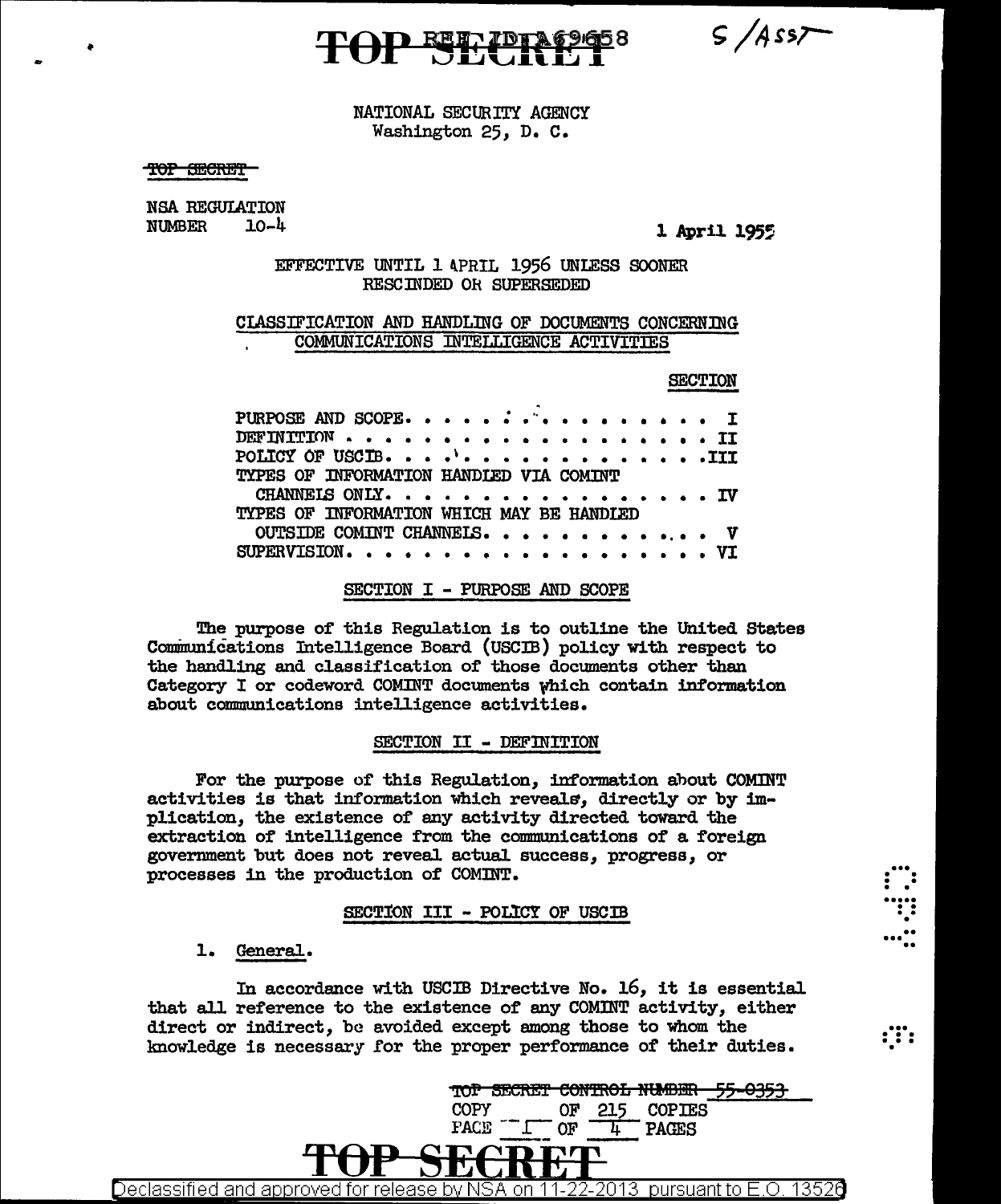## **COREECID (ACCESS)**

#### TOP SEGRET

NSA REGUIATION NO. 10-4 1 April 1955

'

### 2. Handling and Exemptions

a. Except as provided for in paragraph 2b below, documents containing information about  $\text{COMINT}\text{ }W111$  be transmitted via COMINT channels. Such documents and their inclosures, where applicable, will be stamped on the bottom of each page as follows: "HANDIE VIA COMINT CHANNELS ONLY." If the document is permanently bound, the legend need only appear on the cover and the first page.

b. When it becomes necessary to turnish information about COMINT activities of the types listed in Section IV to offices outside COMINT channels, such action will be taken only after specific authorization in each case by the USCIB member concerned. In the case of types of material listed in Section V such action may be taken in accordance with procedures established by the USCIB member concerned. In all such cases every reasonable step should be taken to limit distribution to a minimum.

c. The holder of a document stamped "RANDIE VIA COMINT CRANNEIS ONLY," upon determination by proper authority (paragraph 2b above) that a requirement exists for its removal from COMlNT channels, must obtain approval from the originator prior to such action. In all such instances all reasonable steps Will be taken to see that the document receives the security protection its content warrants.

d. When documents containing information about COMINT are forwarded outside of COMINT channels the terms "COMINT" and "Communications Intelligence" should be avoided if possible.

3. Classification.

 $\vdots$  :

 $\ddot{...}\ \ddot{...}$  $\mathbf{r}$ ...

 $\cdot$  . . .

a. Classification is determined by content, including the extent of revelation of COMINT activities. The extent of revelation will be determined in each instance by judgment as to (1) the sensitivity of the COMlNT activity revealed or the category of COMINT involved,  $(2)$  whether the information is specific or general, and (3) whether the revelation concerns past activities only or would affect current activities.

b. The classiftcation of each document containing information about COMJNT activities must be considered on the merits of each individual case. There are, however, certain basic criteria which will be of assistance in the determination of classification. (See Appendix to NSA Regulation 121-7)

|       |                                  |  | CDIE CONTENAY UIT DID CE AOCA |  |  |
|-------|----------------------------------|--|-------------------------------|--|--|
|       | <u>ror esquir common necasio</u> |  |                               |  |  |
| CCPY. |                                  |  | OF 215 COPIES                 |  |  |
| r^c.  | - 2                              |  | $\top$ pagges .               |  |  |
|       |                                  |  | <b>TRAD CEADET</b>            |  |  |
|       |                                  |  | ПИ ТИТЕ                       |  |  |
|       |                                  |  |                               |  |  |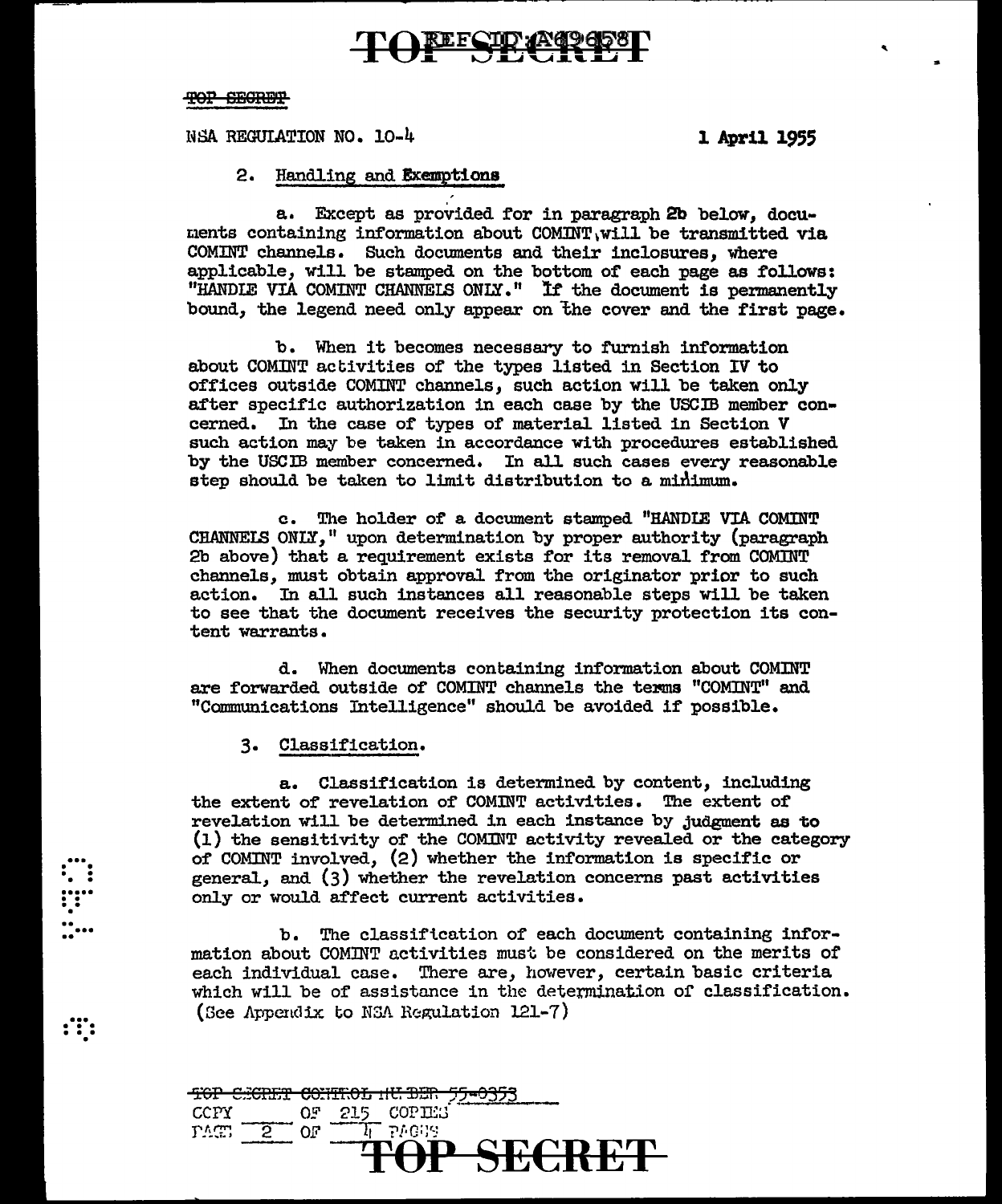#### <del>TOP SECRET</del>

NSA REGULATION NO. 10-4

1 April 1955

#### 4. Public Utterances.

Maximum feasible administrative action will be taken to require that all public utterances which may contain information about COMINT are submitted, for review and advice, to the cognizant USCIB member prior to such utterance. In the event that such information already publicly revealed is included in a document submitted by a private source for review, an attempt by persuasion shall be made to either eliminate such information or express it in such general terms as to conceal, to the maximum degree possible, specific associations with COMINT activities. In the event such a document is submitted by an official source, that document will be classified in accordance with paragraph 3 above (Classification).

#### SECTION IV - TYPES OF INFORMATION HANDLED VIA COMINT CHANNELS ONLY

The following are examples of information about COMINT which will be handled via COMINT channels only and which will carry the stamp "HANDLE VIA COMINT CHANNELS ONLY":

a. USCIB directives and papers (except as specifically exempted by the Executive Secretary, USCIB).

- b. COMINT liaison with foreign governments.
	- (1) Coordination, liaison and exchange visits.
	- (2) Formal agreements.
- NSA Operations Orders  $c_{\bullet}$ 
	- $(1)$  General mission assignments.
	- (2) General task assignments.

d. Foreign cryptographic material (which should be placed in COMINT channels as soon as practicable).

e. Specific intercept requirements and assignments.

f. COMINT agency reports of accomplishment.

g. Plans and policies for support by COMINT activities of ELINT and ECM operations.

h. Inter-agency exchange of information about Third Party COMINT arrangements.

> TOP SECRET CONTROL NUMBER 55-0353 **COPY** OF 215 COPIES **OF** PAG<sub>P</sub> **PAGES**

: :::